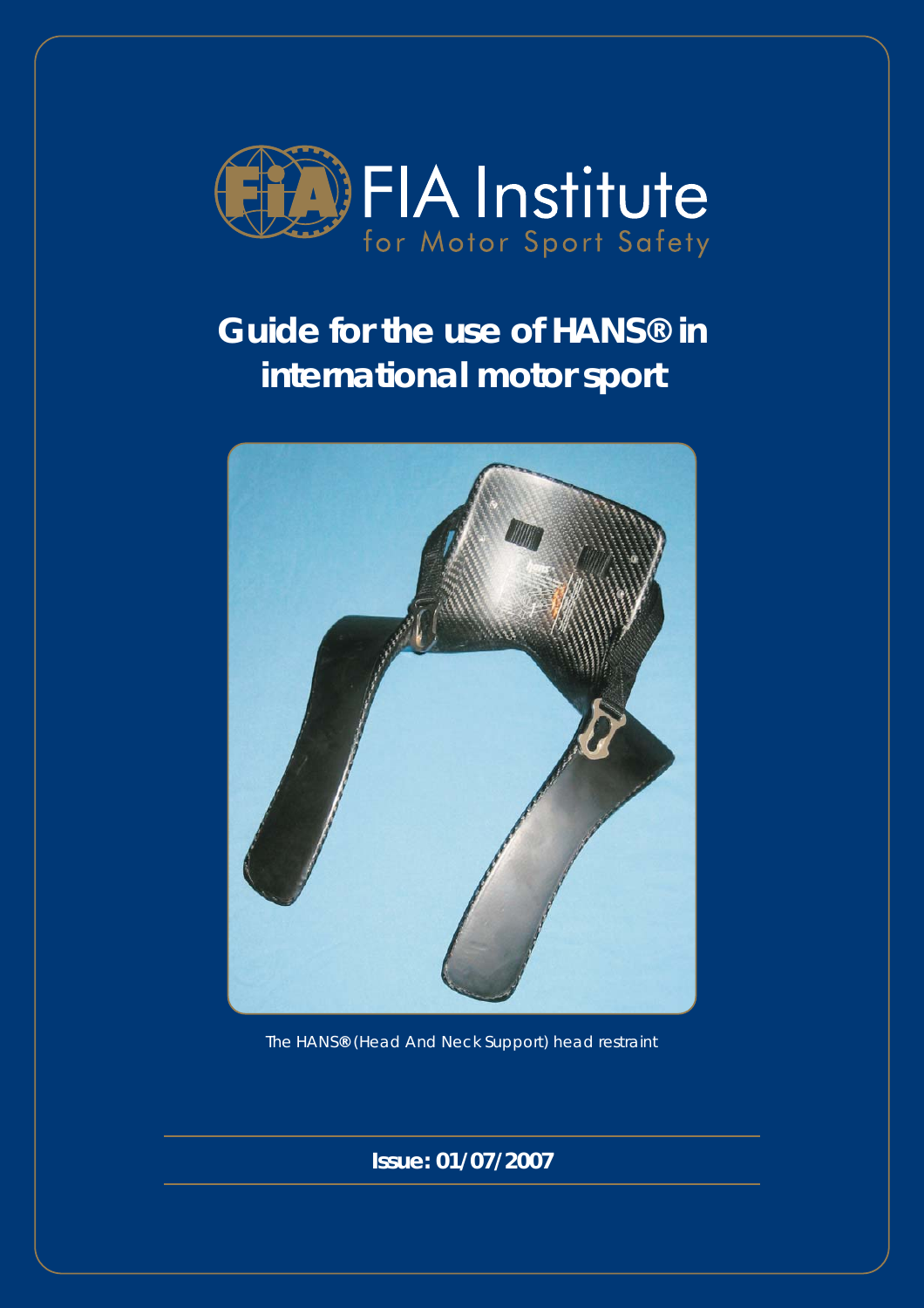

# **1. Choosing a HANS®**

HANS® devices exist not only in different sizes but with different angles between the yoke and collar. The manufacturer or supplier should be consulted on the best model for the motor sport activity and car concerned.

# **2. Safety harness with HANS®**

**2.1** The safety belts must be homologated to the FIA standards and it is strongly recommended to use only 6 point harnesses homologated to FIA standard 8853/98; these must NOT feature energy conversion in the shoulder straps (asm® - Anti submarining) EXCEPT if 4-point, in which case asm® may be of benefit.

Harness models are homologated with the standard shoulder strap width of 75mm, as well as a special width of 50mm marked "for HANS® use only": either model may be used.

**2.2** The length adjustment device of the shoulder belt shall be positioned on the HANS® yoke with the upper edge not more than 70mm from the lower edge of the HANS® yoke as shown in Figure 1 (this does not apply in the case of the double shoulder belt system described in point 2.5).



Figure 1. Correct position of shoulder strap length adjustment device on HANS® yoke

**2.3** The shoulder strap anchorage points on the car shall be symmetrical about the centre line of the driver's seat. When viewed from above, the angle between the belts shall be approximately 20°-25° as shown in Figure 2. **X**



Figure 2. Position of shoulder belt anchorage points to achieve desired belt angle (plan view)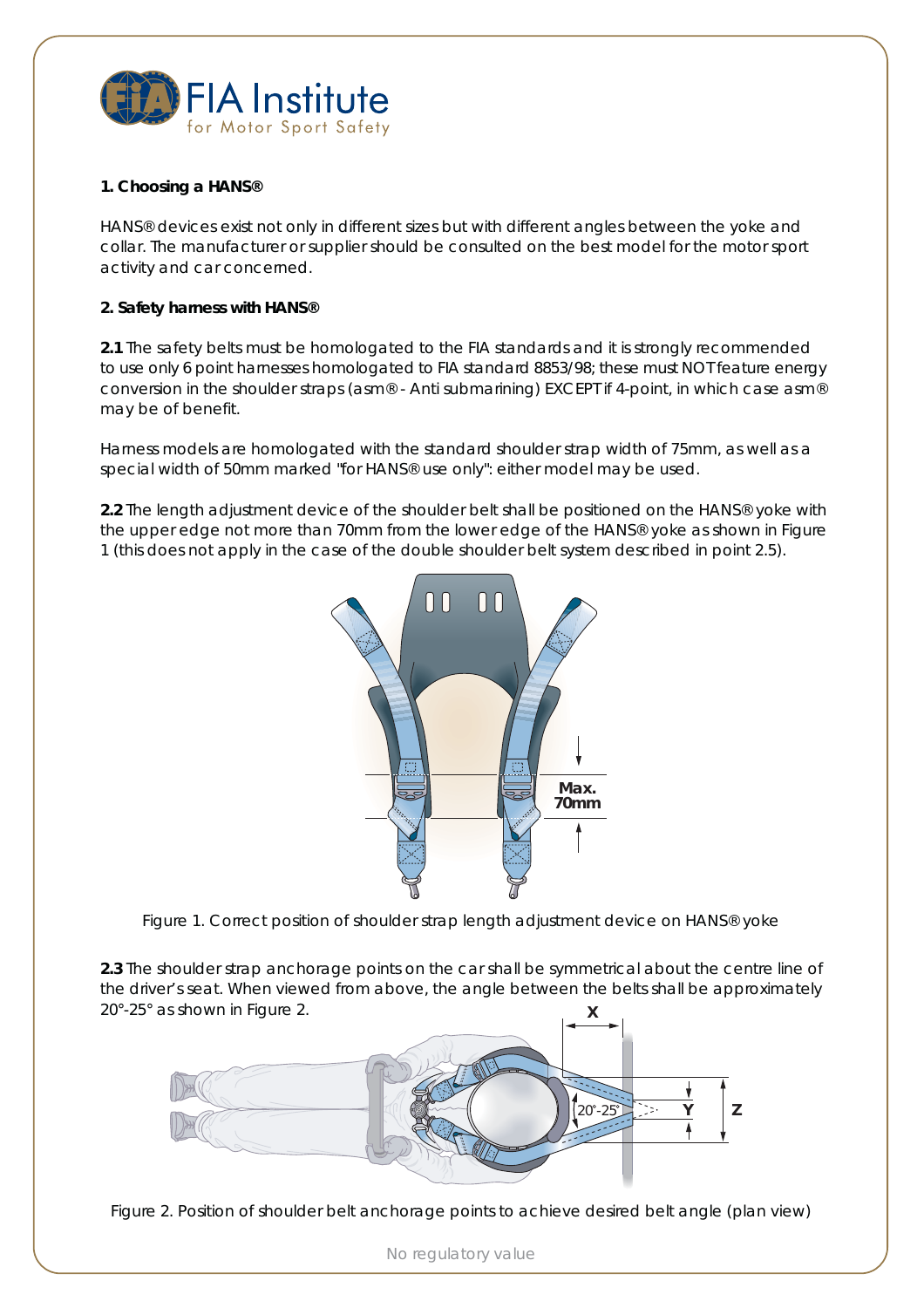

This can be achieved with reference to the values in Tables 1 to 4 which have been calculated based on 75mm wide belts (values for 50mm wide belts are shown in brackets) and four HANS® collar sizes: 120mm, 140mm, 160mm and 180mm. Negative values indicate that the belts are crossed. These values should be closely respected, but a tolerance of +/-20 mm would be acceptable. Belt movement in the anchorages should be taken into account.

The values in red (underlined) denote that theoretical separation is less than belt width. In this case it is recommended that the belts are installed side by side to avoid any overlap; hence the actual separation shall be equal to the belt width. If the value is negative, the belts should be crossed. *NB: shoulder straps over 200mm long are permitted but not recommended.*

#### **Table 1: Reference values for 120mm HANS Collar**

| Z HANS collar width (mm)             | 120          |           |           |        |          |          |                    |                    |
|--------------------------------------|--------------|-----------|-----------|--------|----------|----------|--------------------|--------------------|
| <b>X</b> HANS to belt anchorage (mm) | 100          | 200       | 300       | 400    | 500      | 600      | 700                | 800                |
| Y belt anchorage to separation (mm)  | 135<br>(110) | 95<br>70) | 55<br>30) | $-10'$ | $( -50)$ | $( -90)$ | $-105$<br>$(-130)$ | $-145$<br>$(-170)$ |

#### **Table 2: Reference values for 140mm HANS Collar**

| Z HANS collar width (mm)             | 140          |             |            |      |        |         |                   |                    |
|--------------------------------------|--------------|-------------|------------|------|--------|---------|-------------------|--------------------|
| <b>X</b> HANS to belt anchorage (mm) | 100          | 200         | 300        | 400  | 500    | 600     | 700               | 800                |
| Y belt anchorage to separation (mm)  | 155<br>(130) | 115<br>(90) | 75<br>(50) | (10) | $-301$ | $(-70)$ | $-85$<br>$(-110)$ | $-125$<br>$(-150)$ |

#### **Table 3: Reference values for 160mm HANS Collar**

| Z HANS collar width (mm)             | 160          |              |            |                         |        |         |        |                    |
|--------------------------------------|--------------|--------------|------------|-------------------------|--------|---------|--------|--------------------|
| <b>X</b> HANS to belt anchorage (mm) | 100          | 200          | 300        | 400                     | 500    | 600     | 700    | 800                |
| Y belt anchorage to separation (mm)  | 175<br>(150) | 135<br>(110) | 95<br>(70) | 55<br>$(\overline{30})$ | $-101$ | $(-50)$ | $-90)$ | $-105$<br>$(-130)$ |

#### **Table 4: Reference values for 180mm HANS Collar**

| <b>Z HANS collar width (mm)</b>      | 180          |              |             |            |            |        |         |                   |
|--------------------------------------|--------------|--------------|-------------|------------|------------|--------|---------|-------------------|
| <b>X</b> HANS to belt anchorage (mm) | 100          | 200          | 300         | 400        | 500        | 600    | 700     | 800               |
| Y belt anchorage to separation (mm)  | 195<br>(170) | 155<br>(130) | 115<br>(90) | 75<br>(50) | 35<br>(10) | $-30)$ | $(-70)$ | $-85$<br>$(-110)$ |

## **Definitions for the reference values:**

dimension Z (mm) = width of the HANS® collar, as shown in Figures 2 and 3

dimension X (mm) = distance from the rear edge of the HANS®-belt-bearing-surface to the car attachment point (mm) as shown in Figure 2

- 
- dimension Y ( $mm$ ) = separation of the centres of the two shoulder straps at the car attachment points (mm) as shown in Figure 2



Figure 3. Measurement of HANS collar width

No regulatory value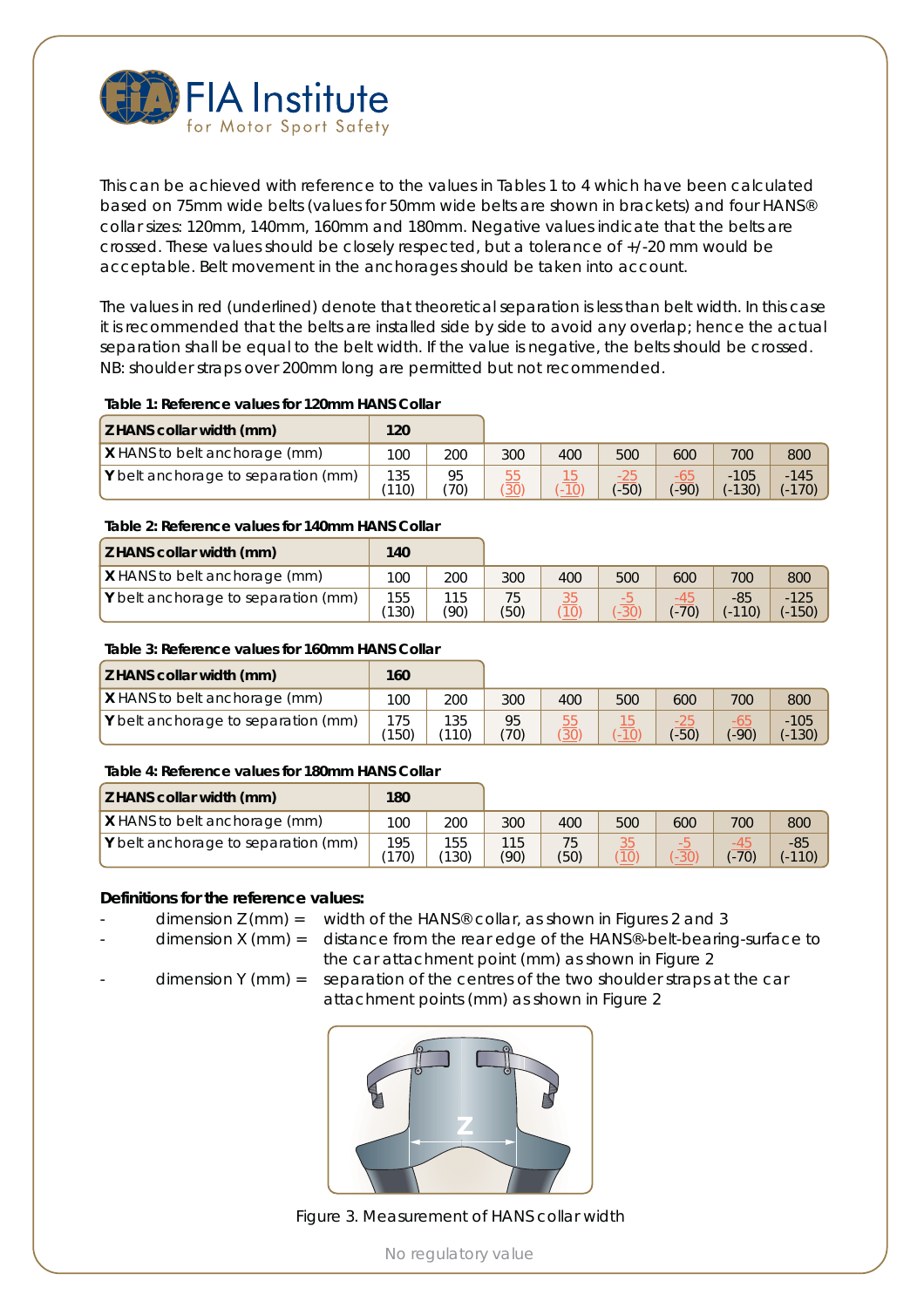

**2.4** The rear section of the shoulder strap should slope downwards from the uppermost point of contact with the HANS®-belt-bearing-surface to the anchorage point on the car, preferably at about 20° below the horizontal, angles between 0° and 20° being acceptable as shown in Figure 4.



Figure 4. Side view to show recommended belt angles

In accordance with Article 253-6 of Appendix J to the International Sporting Code it is particularly important to prevent any lateral movement of the belt anchorage points by the application of adequate provisions. Screw inserts in conformity with Article 253-6 of Appendix J are recommended.

**2.5** Double shoulder belt system: a safety harness system with two straps on each shoulder is homologated by the FIA and may be used. It provides one **body-belt** that is positioned on the driver's shoulders (beneath the HANS®) and a second **HANS®-belt** that is positioned on the HANS® yokes (as for standard HANS® use). It is important that the HANS®-belt is at least as tight as the body-belt. A drawing of the double belt system is shown in Figure 5.



Figure 5. Double shoulder belt system

No regulatory value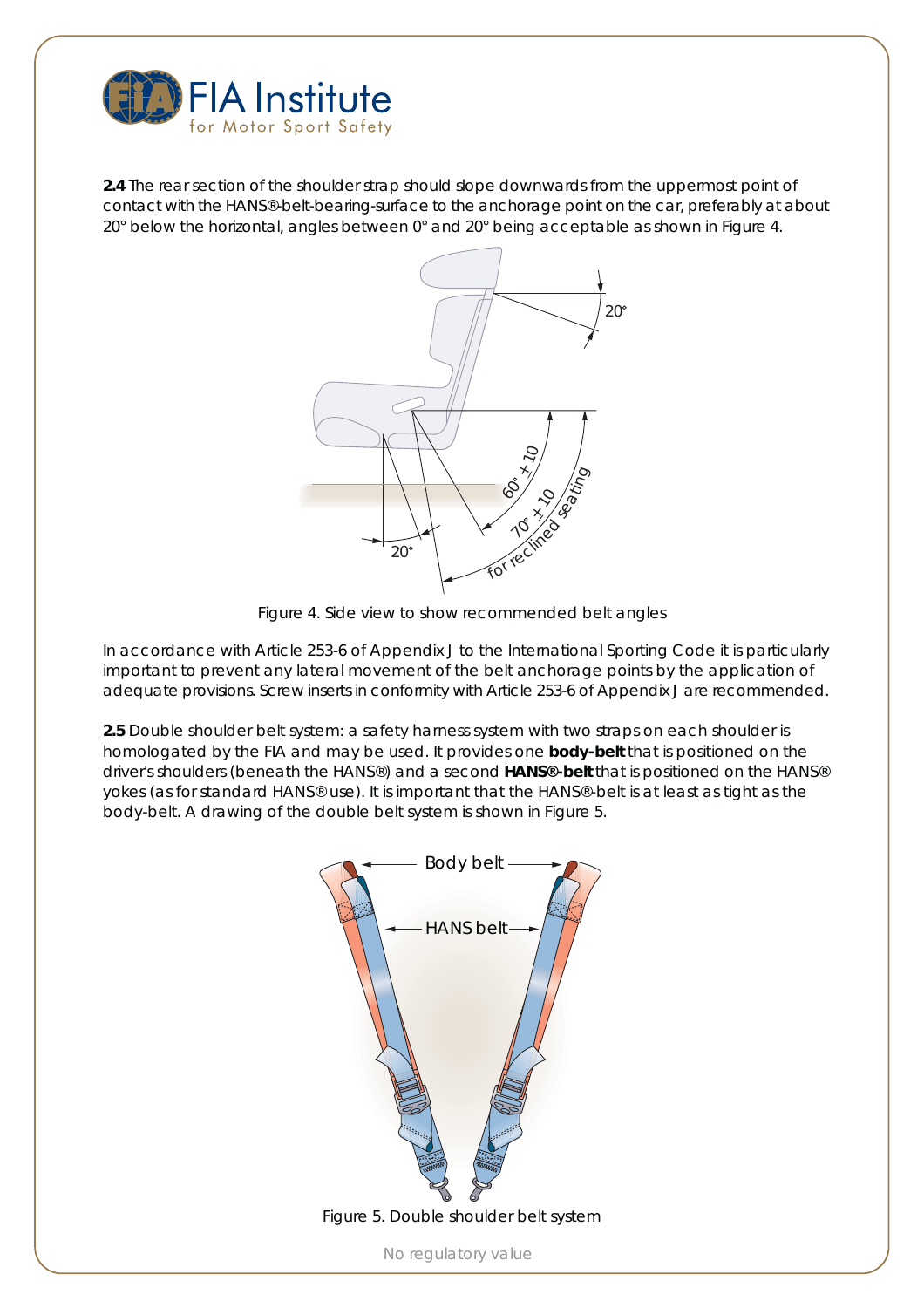

For Formula Cars and other cars where the shoulder belt anchorage is less than 200mm behind the rear edge of the HANS®-belt-bearing-surface (ie X < 200 mm), the body-belt anchorage points should be positioned 60mm +/- 15mm below the HANS®-belt anchorage points (see Figure 6).



Figure 6. Installation of HANS® double belts in cars where  $(X = 200$ mm)

For closed cars and other cars where the shoulder belt anchorage is more than 200mm behind the rear edge of the HANS®-belt-bearing-surface (ie X > 200 mm), the body-belt anchorage points should be the same height as the HANS®-belt anchorage points (see Figure 7).



Figure 7. Installation of HANS® double belts in cars where  $(X = 200$ mm)

In **both** cases (X < 200mm and X > 200mm), the HANS®-belts should be installed as detailed in sections 2.3 and 2.4.

If the HANS®-belts and body-belts are installed on the same roll cage tube, the HANS®-belts shall respect the dimensions in Tables 1 to 4 and should be attached to the tube inboard of the bodybelts, as shown in Figure 7. The body-belts may, exceptionally, be installed with a greater dimension Y if necessary to accommodate this, up to the point of being parallel to each other, but not divergent.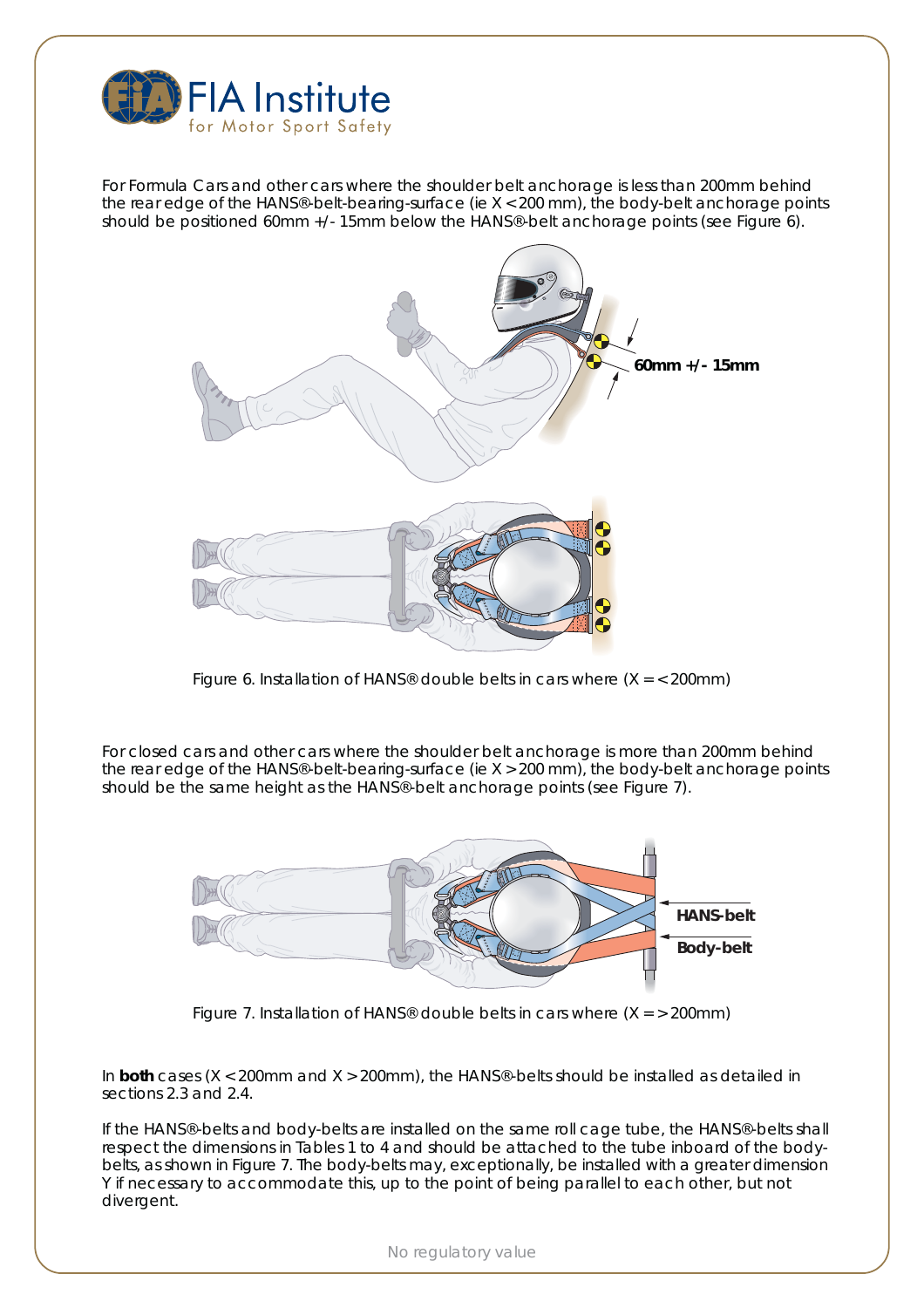

When using double shoulder belts, there MUST be a minimum distance B between the lower edge of the HANS®-yokes and the merging of the two belts where the HANS®-belt is sewn to the bodybelt (see figure 8).



Figure 8. Minimum distance between HANS® yokes and double-shoulder belt merge point

The minimum **distance B** shall be determined as follows:

- the driver shall be seated in the car in the normal driving position, wearing the HANS® and helmet and with the safety harness fastened;
- the driver should lean his/her body and head forward as far as possible in this position the horizontal distance from the front surface of the HANS®-collar to the rearmost point of the helmet shall be measured (**distance A**);
- **minimum distance B = 100mm distance A.**

# **3. Preparation of HANS®**

**3.1** The upper surface of the HANS®'a8 shall be covered in a high friction rubber to grip the lower surface of the shoulder straps. If the HANS®'a8 is painted (only in conformity with the manufacturer's instructions) it is essential that the rubber is left completely uncovered to ensure that the friction with the shoulder belts is not compromised. Any painted HANS®'a8 shall respect the flame resistance requirement of FIA Standard 8858-2002. The condition of the rubber surface should be monitored – no breakage, ripping, tears or other damage is acceptable. In case of repair, it shall be done strictly in accordance with the manufacturer's instructions.

 **3.2** It is recommended that the surface of the HANS®'a8 in contact with the driver's body is padded for comfort. Approved foams, gel-pads and air-pads are permitted and it is recommended that the padding is covered in flame retardant material. The maximum thickness is 15mm. When using air-pads it is recommended that a thin gel-pad is added with strong double sided tape to the lower surface of the HANS®'a8 such that in the event of deflation of the air-pad, there will be some residual comfort padding.

## **4. Headrests and cockpit surrounds with HANS®**

In order to ensure compatibility with the rear headrest, sufficient clearance is necessary between the rear of the HANS® and the seatback bulkhead or top of the seat. The minimum necessary is 25mm. Where possible the installation should enable the headrest to be fully compressed by the helmet and HANS® without any interaction with the seatback bulkhead or top of the seat.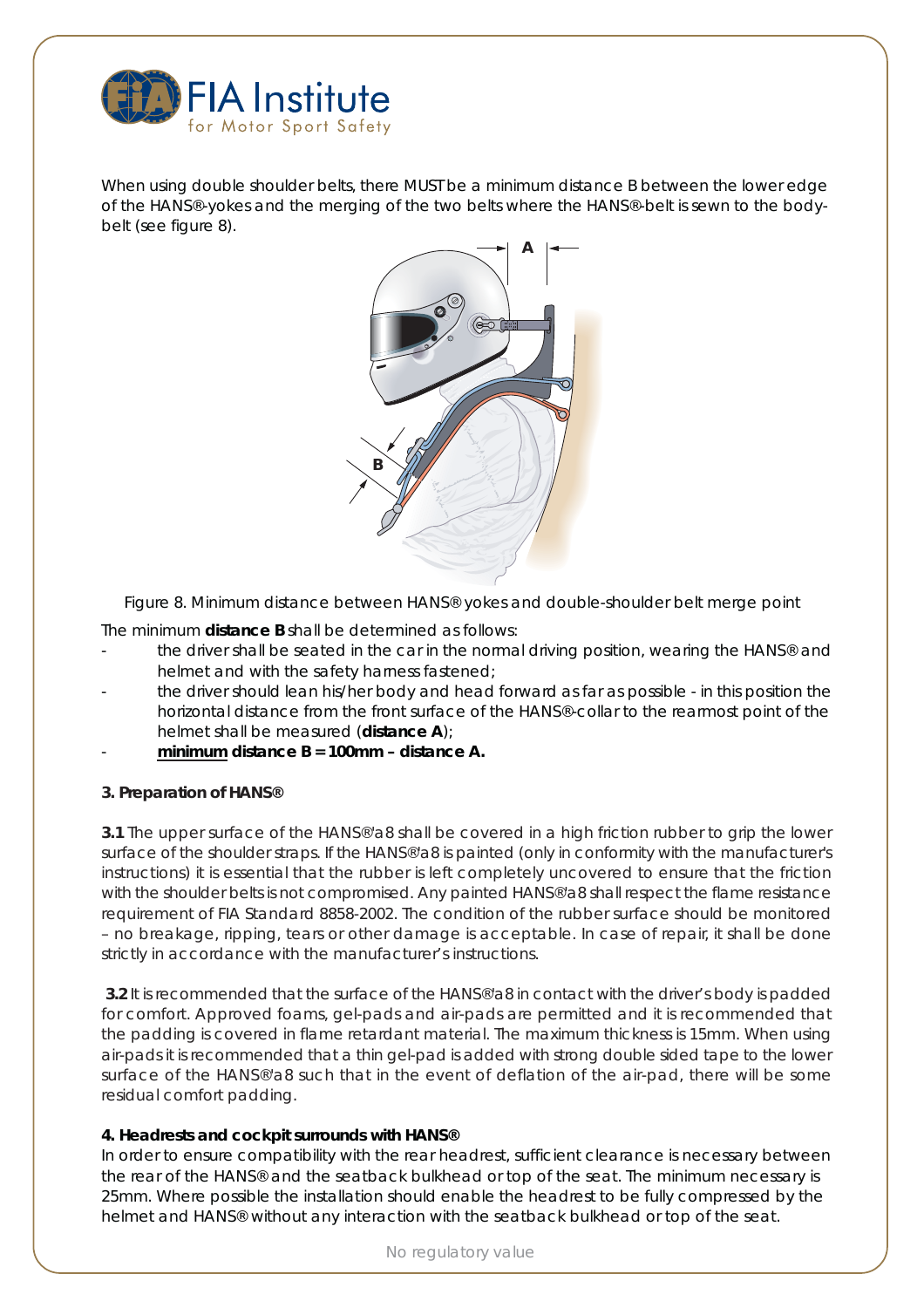

# **5. Helmets with HANS®**

**5.1** An FIA approved helmet conforming to FIA 8858-2002 or FIA 8860-2004 (or latest revisions) fitted with helmet-tether-anchorages shall be used. Please refer to FIA Technical List 29 for further details.

**5.2** The position of the helmet-tether-anchorages shall comply with FIA 8858-2002. It is strongly recommended to use helmets with helmet-tether-anchorage inserts fitted by the manufacturer as original equipment: these are identified by a glossy silver holographic FIA label as illustrated in figure 9.



Figure 9. Label for identifying helmets originally equipped with HANS® inserts.

**5.3** Original Equipment helmet-anchorages should not be removed for painting the helmet. However, if it is apparent that the helmet-anchorages have been removed, they shall be correctly refitted with thread locking compound.

# **6. Tethers with HANS®**

**6.1** The two tethers should be adjusted to the same length.

**6.2** It is not recommended to fit the tethers very short and tight. A nominal length is 150mm. A tolerance of +/- 25mm is acceptable. The length shall be measured from the leading edge of the HANS® collar to the point of connection to the outside of the helmet.

**6.3** The condition of the tethers and clamping brackets and the screws securing them to the back of the HANS® should be closely monitored and they should be replaced if any wear is observed.

## **7. Car evacuation with HANS®**

It is essential to practice rapid evacuations from the car with full race equipment fitted (including race attire, steering wheel, radio system and drink system if applicable). This will help to ensure successful emergency evacuation, in the case of an accident. Apertures in which the HANS® collar might catch during evacuation should be filled in where possible.

## **8. HANS® in non-competitive driving**

It is unsafe to drive (or co-drive) wearing a HANS® device not attached to a helmet. Therefore whenever a helmet is not worn, for example on rally liaison sections, the HANS® shall be removed also.

# **9. Accident damage**

After a heavy impact that involves loading of the HANS®, it is recommended to replace the Helmet and HANS®. The respective manufacturers may be able to provide an inspection service to determine whether the Helmet or HANS® has suffered any damage during less severe impacts.